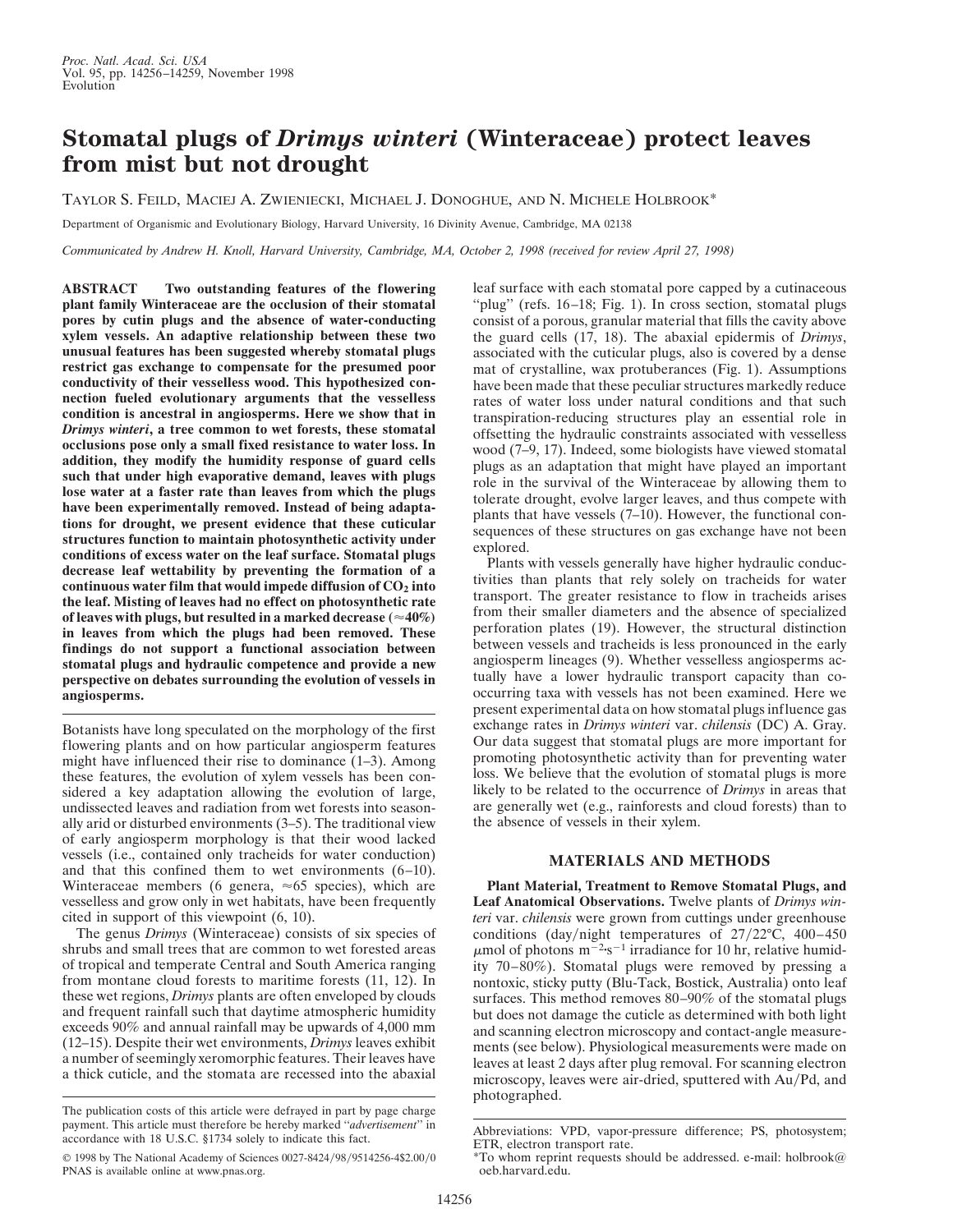

FIG. 1. Scanning electron micrograph (*A*) and line drawing (*C*) of a *Drimys winteri* stoma occluded by a cutin plug showing the locations of the plug, cuticle, epicuticular wax, guard cells, and subsidiary cells, and a scanning electron micrograph (*B*) of a leaf with the plug experimentally removed. (*D*) Comparison of the leaf-surface wettability of a leaf with (*Left*) and without (*Right*) stomatal plugs. p, stomatal plug; c, cuticle; g, guard cell; s, subsidiary cells. (Bars,  $20 \mu m$ .)

**Water Loss Rates.** Transpiration rates and conductance to water vapor of *D. winteri* leaves were measured with a Li-Cor 6400 Photosynthesis System (Lincoln, NE) at constant light (500  $\mu$ mol of photons m<sup>-2</sup>·s<sup>-1</sup>) and leaf temperature (25°C). For these measurements, six terminal, recently expanded leaves were selected from six plants. Evaporative conditions (vapor-pressure difference; VPD) were chosen to represent the range of conditions that may be expected in the humid forests that *Drimys* would likely encounter. The low evaporative-demand measurements (VPD  $= 0.5$  kPa) represented the most humid conditions (approximately 85% relative humidity) that could be maintained within the gas exchange system without condensation. The high evaporative condition  $(VPD = 1.8$  kPa) was chosen to represent midday conditions, when cloud cover is absent (relative humidity of 40%; refs. 12, 14). Evaporative conditions were modified by altering the flow rate of dry air into the cuvette. Steady-state responses of transpiration and stomatal conductance to decreasing VPD (step changes of  $\approx 0.25$  kPa were made after leaf-gas exchange reached a steady state) were measured on well watered plants. To study the effects of stomatal plug removal on the water-loss properties of *Drimys* leaves, an additional set of six leaves from six plants were selected and treated with Blu-Tack.

Minimum conductances were determined by measuring water-loss rates from detached leaves. We refer to these as epidermal conductance to emphasize that the guard cells are maximally closed. The calculated conductance thus includes water loss across the cuticle as well as through the closed stomatal complex. Water-loss rates from detached leaves were calculated from the decrease in leaf mass measured for 60 min under constant evaporative conditions (20).

**Photosynthetic Response to Surface Wetness.** Chlorophyll fluorescence emission was measured with a PAM-2000 fluorometer (Walz, Effeltrich, Germany). We calculated photosystem (PS) II quantum efficiency ( $\phi$ <sub>PSII</sub>) from fluorescence as  $(F<sub>m</sub>-F<sub>s</sub>)/F<sub>m</sub>$ , where  $F<sub>m</sub>$  is the maximal fluorescence yield (under a saturation pulse of 5,000  $\mu$ mol of photons m<sup>-2</sup>·s<sup>-1</sup>) and  $F<sub>s</sub>$  is the steady-state fluorescence yield under actinic illumination (21). This equation relates the efficiency at which an absorbed photon reaches PSII and drives photochemistry to the proportion of PSII centers that are open in the light (21). Multiplying  $\phi_{PSII}$  by the absorbed quantum flux (leaf absorbance of *Drimys* leaf was assumed to be 0.78) and assuming this energy flux is equally distributed between PSII and PSI, gross electron transport rate (ETR) through PSII was calculated as ETR =  $\phi_{PSII} \times \alpha \times 0.5 \times PAR$ , where  $\alpha$  is the whole-leaf absorbance and PAR is the incident photosynthetically active light flux (400–700 nm; ref. 21). Mist (droplets  $5-20 \mu m$  in diameter; total volume  $\approx$ 1 ml) was applied to the leaf surface at 5-min intervals with a hand-held water atomizer during fluorescence measurements. To eliminate possible distortion of the leaf fluorescence signal by application of mist to the abaxial leaf surface, fluorescence measurements were made from the adaxial leaf surface.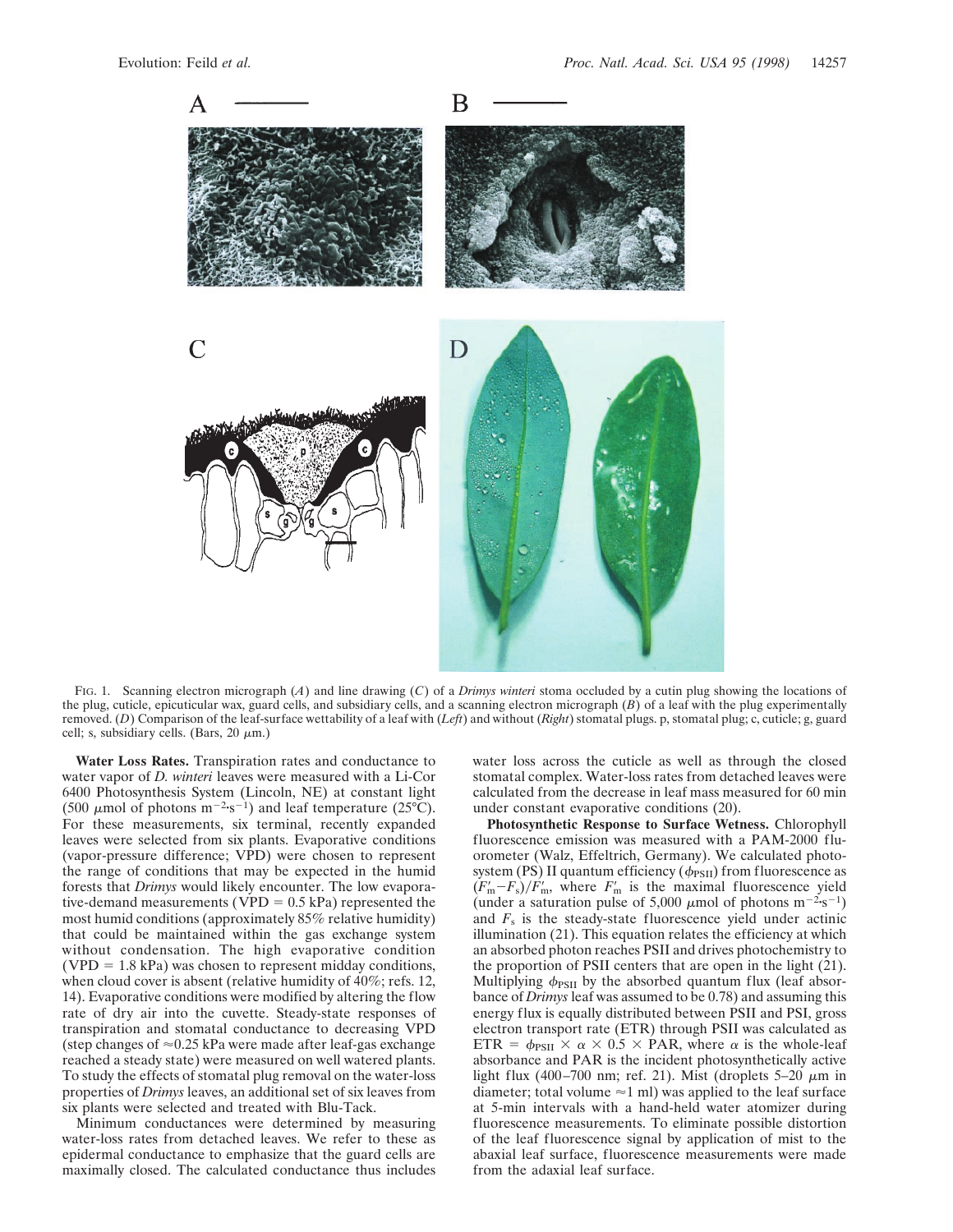**Leaf Wettability.** Contact angles were determined visually at  $\times 60$  magnification as the tangent line through a 5-mm<sup>3</sup> droplet pipetted onto a horizontal leaf surface (22).

## **RESULTS**

Stomatal conductances when evaporative demand was low  $(VPD < 1$  kPa) of both plugged and unplugged *D. winteri* leaves were low (<120 mmol  $\overline{H_2O}$  m<sup>-2</sup>·s<sup>-1</sup>) but fell within the range of values reported for a wide range of cloud-forest tree species (23, 24). When the VPD was  $\leq$ 1 kPa, experimentally removing the plugs and associated epicuticular waxes resulted in a significant increase in stomatal conductance (Fig. 2; mean with plugs = 116  $\pm$  3 (SD) mmol H<sub>2</sub>O m<sup>-2</sup>·s<sup>-1</sup>; mean without plugs =  $106 \pm 6$  (SD) mmol H<sub>2</sub>O m<sup>-2</sup>·s<sup>-1</sup>; Student's *t* test, *t* = 3.241,  $P = 0.009$ ;  $n = 6$  for both groups). If we assume that the guard cells of plugged and unplugged leaves are open to an equal extent when the greatest conductances were measured, then the presence of the plugs resulted in only an 8% increase in the resistance to water-vapor transfer through the stomatal pore.

In contrast, as leaves were exposed to progressively greater evaporative demand, the conductance responses of *Drimys* leaves with plugs compared with ones without plugs were markedly different. Leaves without plugs showed a 70% decrease in conductance to water vapor as VPD increased from 0.5 kPa to 1.8 kPa (Fig. 2). This degree of stomatal closure in response to increasing VPD is similar to that reported for a wide variety of plants (25). In contrast, leaves with their stomata plugged exhibited only a 20% decline in stomatal conductance for the same change in evaporative conditions (Fig. 2). Under conditions of water stress, however, leaves with plugs can shut their stomata. Epidermal (minimum) conductance of leaves with plugs averaged  $11 \pm 3$  (SD) mmol H<sub>2</sub>O m<sup>-2</sup>·s<sup>-1</sup>; *n* = 3). Because stomatal plugs markedly decrease the capacity of *D. winteri* leaves to regulate water-loss rates with increasing evaporative demand, it is difficult to view them as an adaptation to drought or as playing a compensatory role in relation to a less capable hydraulic system. Only at low VPDs, when water-loss rates are themselves so low as to be unlikely to lead to water stress, did the presence of stomatal plugs result in decreased stomatal conductances.

Stomatal plugs and the associated epicuticular waxes of *Drimys* strongly affect the wettability of leaf surfaces. Water beaded when misted onto leaves with plugs, whereas misting resulted in a uniform water film on leaves from which these features were removed (Fig. 1*D*). Contact angles for water droplets were significantly greater on leaves with plugs  $[\text{mean} = 123^\circ \pm 6^\circ \text{ (SD; } n = 5)]$  than on leaves without plugs  $\int \text{mean} = 35^{\circ} \pm 5^{\circ} \text{ (SD)}, n = 5$ ; Student's *t* test,  $t = 28.7$ ,  $P =$ 

0.001]. Contact angles for the adaxial side of *Drimys* leaves treated with Blu-Tack [mean =  $59^{\circ} \pm 19^{\circ}$  (SD),  $n = 8$ ] were not significantly different from untreated leaf surfaces [mean =  $63^{\circ} \pm 9^{\circ}$  (SD),  $n = 8$ ; Mann–Whitney *U* test,  $P =$ 0.959]. This leads to the conclusion that the treatment used does not markedly change the wettability properties of the epidermis by tearing the cuticle or by leaving particles of Blu-Tack behind that may affect droplet spreading.

To determine the consequences of wettability of *Drimys* leaves on leaf carbon gain, we capitalized on the relationship between chlorophyll fluorescence and photosynthetic electron transport (21). This allowed us to monitor the photosynthetic activity of wet leaves, where traditional gas-exchange measurements encounter substantial technical difficulties. Photosynthetic ETRs decreased approximately 40% following misting of *Drimys* leaves that lacked stomatal plugs (Fig. 3). In contrast, photosynthetic ETR of leaves with plugs was unaffected by misting (Fig. 3). We suggest that the formation of a continuous water film on the leaf surface restricts the availability of  $CO<sub>2</sub>$  as an acceptor for photosynthetic electron transport, resulting in an increase in the amount of absorbed light dissipated as heat (21).

## **DISCUSSION**

Our observations contradict the view (7–10) that in *D. winteri*, stomatal plugs function to restrict transpiration rates. Under conditions of increasing evaporative demand, they markedly reduce the leaf's ability to control water-loss rates (Fig. 2). The exact mechanism by which stomatal plugs inhibit stomatal closure when leaves are challenged with high VPD is unknown. It is possible that they prevent stomatal closure by keeping the humidity high at the guard cells. It is clear, however, that plugs in *Drimys* cannot be considered adaptations for drought because rates of water loss are higher when plugs are present. A major conceptual problem with the idea of regulating water loss by placing a large, fixed resistance in the stomatal pore is that  $CO<sub>2</sub>$  uptake would be reduced as well. Minimum conductances measured on leaves with plugs are in the range reported for mesophytic trees and crop species (20), further suggesting that these structures do not play a special role in maintaining leaf water balance.

Stomatal plugs appear to be one part of an elaborate epidermal system resulting in a water-repellent surface that allows unperturbed photosynthetic activity even when leaves are exposed to mist. Because  $CO<sub>2</sub>$  diffuses through water 10,000 times slower than in air (22), water films create a barrier



FIG. 2. Effects of stomatal plug presence  $(\bullet)$  and absence  $(\circ)$  on stomatal conductance (mmol  $\overline{H}_2O$  m<sup>-2</sup>·s<sup>-1</sup>) with evaporative demand from low (0.5) to high (1.8) leaf-to-air VPDs (in kPa) in *Drimys winteri* leaves ( $n = 4$  leaves per group from 4 plants, 95% confidence intervals indicated by dotted lines).



FIG. 3. Effects of misting on photosynthetic ETR ( $\mu$ mol of electrons  $m^{-2} s^{-1}$ ) for *Drimys winteri* leaves with ( $\bullet$ ) and without ( $\circ$ ) stomatal plugs (mean  $\pm$  SEM,  $n = 3$  leaves per group from 3 plants). *D. winteri* leaves were misted after 30 min (mist application indicated by the shaded box) under a light intensity of 500  $\mu$ mol of photons  $m^{-2}$ ss<sup>-1</sup>